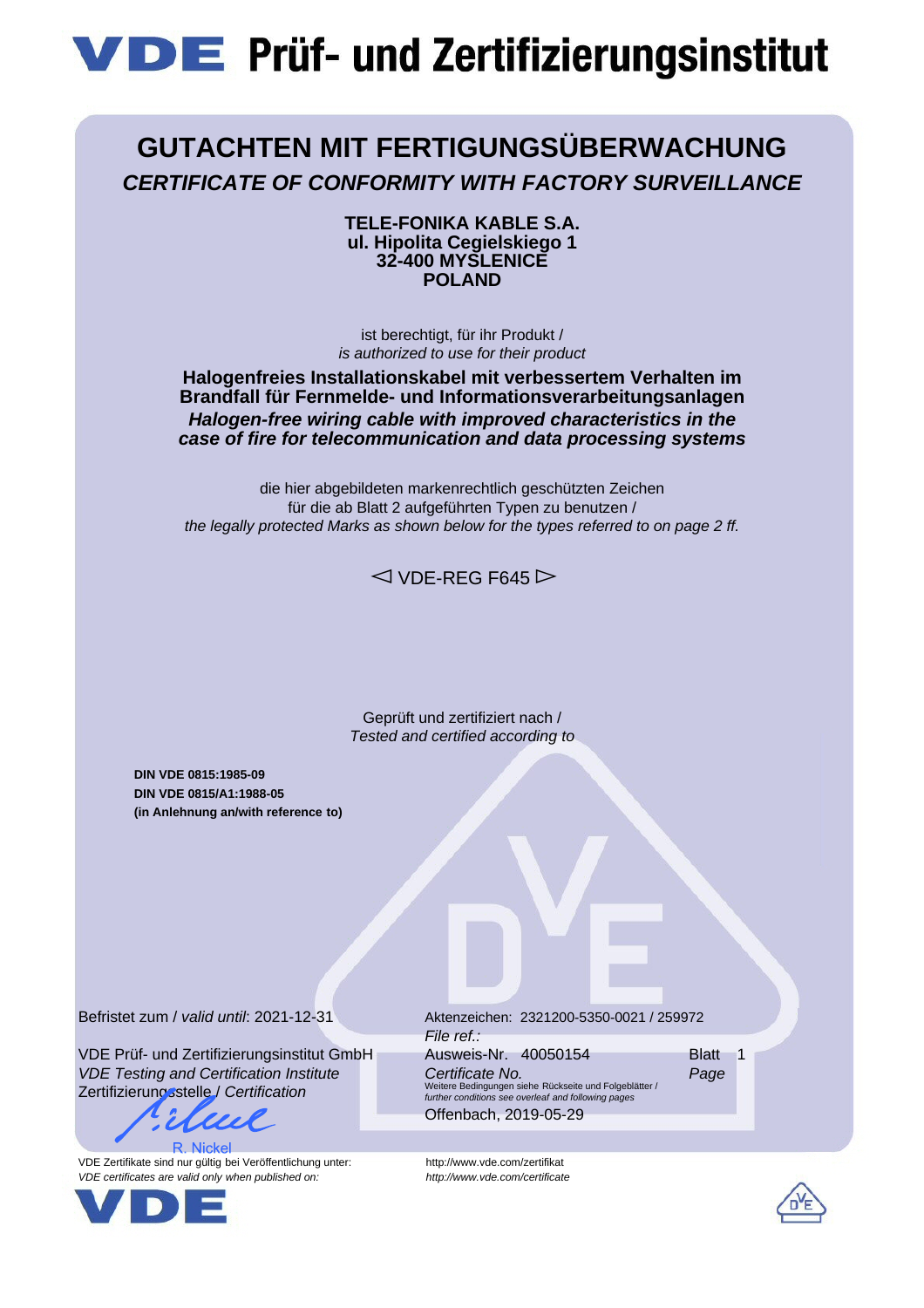Ausweis-Nr. / *Certificate No.* 40050154 Blatt / *Page* 2

Name und Sitz des Genehmigungs-Inhabers / *Name and registered seat of the Certificate holder* TELE-FONIKA KABLE S.A., ul. Hipolita Cegielskiego 1, 32-400 MYSLENICE, POLAND

Aktenzeichen / *File ref.* Datum / *Date* 2321200-5350-0021 / 259972 / TL6 / BJO 2019-05-29

Dieses Blatt gilt nur in Verbindung mit Blatt 1 des Zeichengenehmigungsausweises Nr. 40050154. *This supplement is only valid in conjunction with page 1 of the Certificate No. 40050154.*

#### **Halogenfreies Installationskabel mit verbessertem Verhalten im Brandfall für Fernmelde- und Informationsverarbeitungsanlagen** *Halogen-free wiring cable with improved characteristics in the case of fire for telecommunication and data processing systems*

Typ(en) / *Type(s)*

#### **FLAME-X 950 JE-H (St)H Bd FE180/E90 1 … 4 x 2 x 0,8**

| Betriebsspannung<br>Working voltage                     | 225 V (Spitzenwert/peak value)                                                                                                                                                                                                                                                                                                                                                                                                                                                                                                                         |
|---------------------------------------------------------|--------------------------------------------------------------------------------------------------------------------------------------------------------------------------------------------------------------------------------------------------------------------------------------------------------------------------------------------------------------------------------------------------------------------------------------------------------------------------------------------------------------------------------------------------------|
| Aufbau<br>Construction                                  | gemäß DIN VDE 0815<br>halogenfreie, vernetzte Isoliermischung EI8 nach<br>DIN EN 50363-5/A1 (VDE 0207-363-5/A1):2012-03,<br>halogenfreie Mantelmischung (70 °C) nach<br>DIN EN 50290-2-27 (VDE 0819-107):2008-03, Tab. 1,<br>Mantelfarbe grau, orange oder rot<br>according to DIN VDE 0815<br>halogen free cross linked insulation compound EI8 acc. to<br>DIN EN 50363-5/A1 (VDE 0207-363-5/A1):2012-03,<br>halogen free sheath compound (70 °C) acc. to<br>DIN EN 50290-2-27 (VDE 0819-107):2008-03, table 1,<br>sheath colour: grey, orange or red |
| Elektrische Eigenschaften<br>Electrical characteristics | nach/acc. to DIN VDE 0815 Tabelle/table 10                                                                                                                                                                                                                                                                                                                                                                                                                                                                                                             |
| Halogenfrei<br>Halogen free                             | nach/acc. to DIN EN 60754-2 (VDE 0482-754-2):2015-08                                                                                                                                                                                                                                                                                                                                                                                                                                                                                                   |
| Brennverhalten<br>Fire performance                      | nach/acc, to DIN EN IEC 60332-3-24<br>(VDE 0482-332-3-24):2019-05                                                                                                                                                                                                                                                                                                                                                                                                                                                                                      |
| Rauchdichte<br>Smoke density                            | nach/acc. to DIN EN 61034-2 (VDE 0482-1034-2):2014-11                                                                                                                                                                                                                                                                                                                                                                                                                                                                                                  |
| Isolationserhalt<br>Resistance to fire                  | 180 min. nach/acc.to<br>DIN VDE 0472-814 (VDE 0472-814):1991-01                                                                                                                                                                                                                                                                                                                                                                                                                                                                                        |



\_\_\_\_\_\_\_\_\_\_\_\_\_\_\_\_\_\_\_\_\_\_\_\_\_\_\_\_\_\_\_ **VDE Prüf- und Zertifizierungsinstitut GmbH \*** \_\_\_\_\_\_\_\_\_\_\_\_\_\_\_\_\_\_\_\_\_\_\_\_\_\_\_\_\_\_\_ **Testing and Certification Institute** \_\_\_\_\_\_\_\_\_\_\_\_\_\_\_\_\_\_\_\_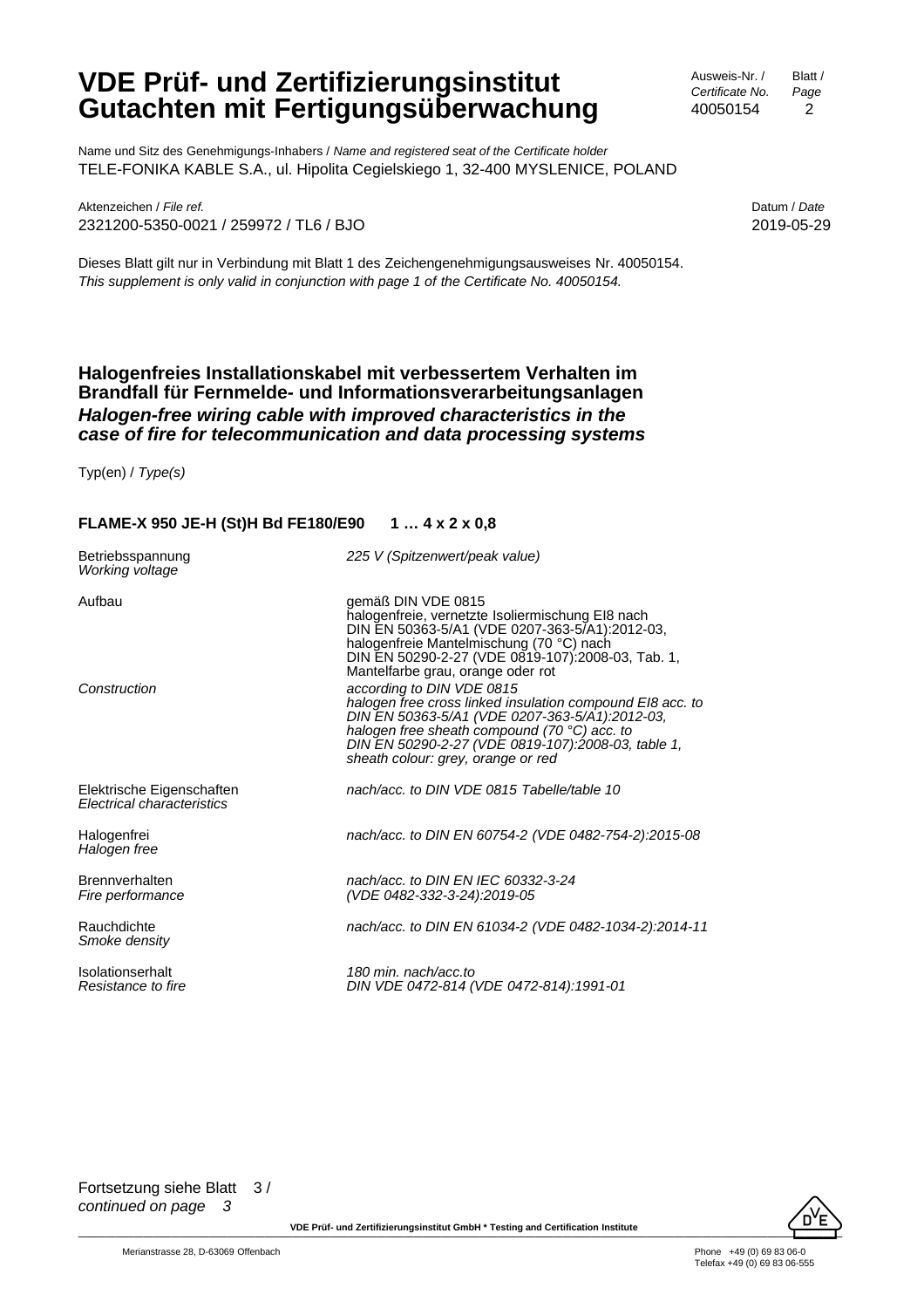Ausweis-Nr. / *Certificate No.* 40050154 Blatt / *Page* 3

Name und Sitz des Genehmigungs-Inhabers / *Name and registered seat of the Certificate holder* TELE-FONIKA KABLE S.A., ul. Hipolita Cegielskiego 1, 32-400 MYSLENICE, POLAND

Aktenzeichen / *File ref.* Datum / *Date* 2321200-5350-0021 / 259972 / TL6 / BJO 2019-05-29

Dieses Blatt gilt nur in Verbindung mit Blatt 1 des Zeichengenehmigungsausweises Nr. 40050154. *This supplement is only valid in conjunction with page 1 of the Certificate No. 40050154.*

| Verwendungsbereich<br>Guide to use | wie/as JE-H(St)HBd FE nach/acc. to DIN VDE 0815 |
|------------------------------------|-------------------------------------------------|
| Firmenzeichen                      | TF KABLE 1                                      |
| Trademark                          | gelb / türkis<br>40 / 55                        |

Dieser Zeichengenehmigungs-Ausweis bildet eine Grundlage für die EG-Konformitätserklärung und CE-Kennzeichnung durch den Hersteller oder dessen Bevollmächtigten und bescheinigt die Konformität mit den grundlegenden Schutzanforderungen der **EG-Niederspannungsrichtlinie 2014/35/EU.**

*This Marks Approval is a basis for the EC Declaration of Conformity and the CE Marking by the manufacturer or his agent and proves the conformity with the essential safety requirements of the EC Low-Voltage Directive 2014/35/EU.*

VDE Prüf- und Zertifizierungsinstitut GmbH *VDE Testing and Certification Institute* Fachgebiet TL6 *Section TL6*

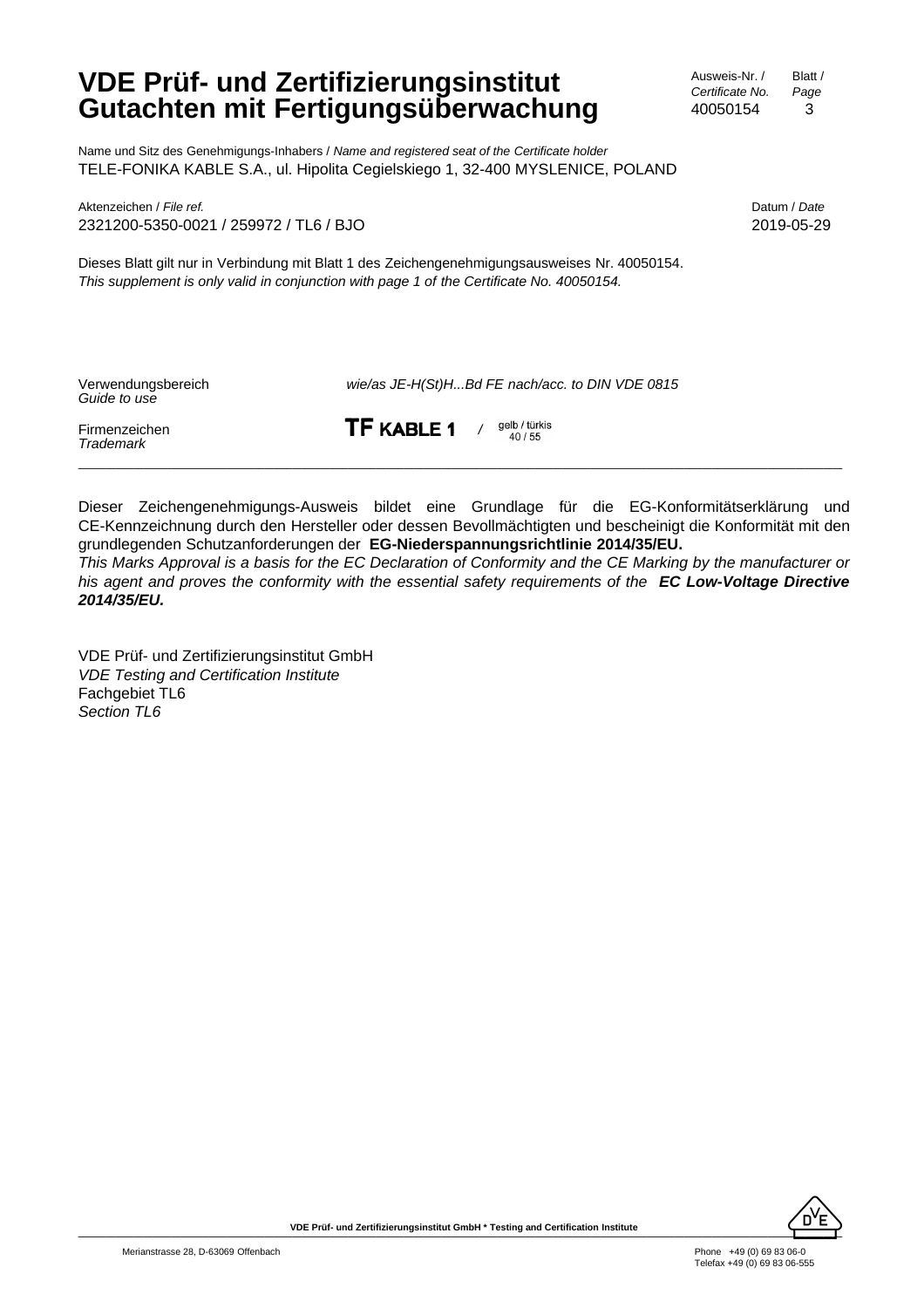Name und Sitz des Genehmigungs-Inhabers / *Name and registered seat of the Certificate holder* TELE-FONIKA KABLE S.A., ul. Hipolita Cegielskiego 1, 32-400 MYSLENICE, POLAND

Aktenzeichen / *File ref.* Datum / *Date* 2321200-5350-0021 / 259972 / TL6 / BJO 2019-05-29

Dieses Beiblatt ist Bestandteil des Zeichengenehmigungsausweises Nr. 40050154. *This supplement is part of the Certificate No. 40050154.*

Ausweis-Nr. / *Certificate No.* 40050154

Beiblatt / *Supplement*

**Halogenfreies Installationskabel mit verbessertem Verhalten im Brandfall für Fernmelde- und Informationsverarbeitungsanlagen** *Halogen-free wiring cable with improved characteristics in the case of fire for telecommunication and data processing systems*

**Fertigungsstätte(n)** *Place(s) of manufacture*

Referenz/*Reference* **30003203** TELE-FONIKA KABLE S.A. ul. Hipolita Cegielskiego 1 32-400 MYSLENICE POLAND

VDE Prüf- und Zertifizierungsinstitut GmbH *VDE Testing and Certification Institute* Fachgebiet TL6 *Section TL6*